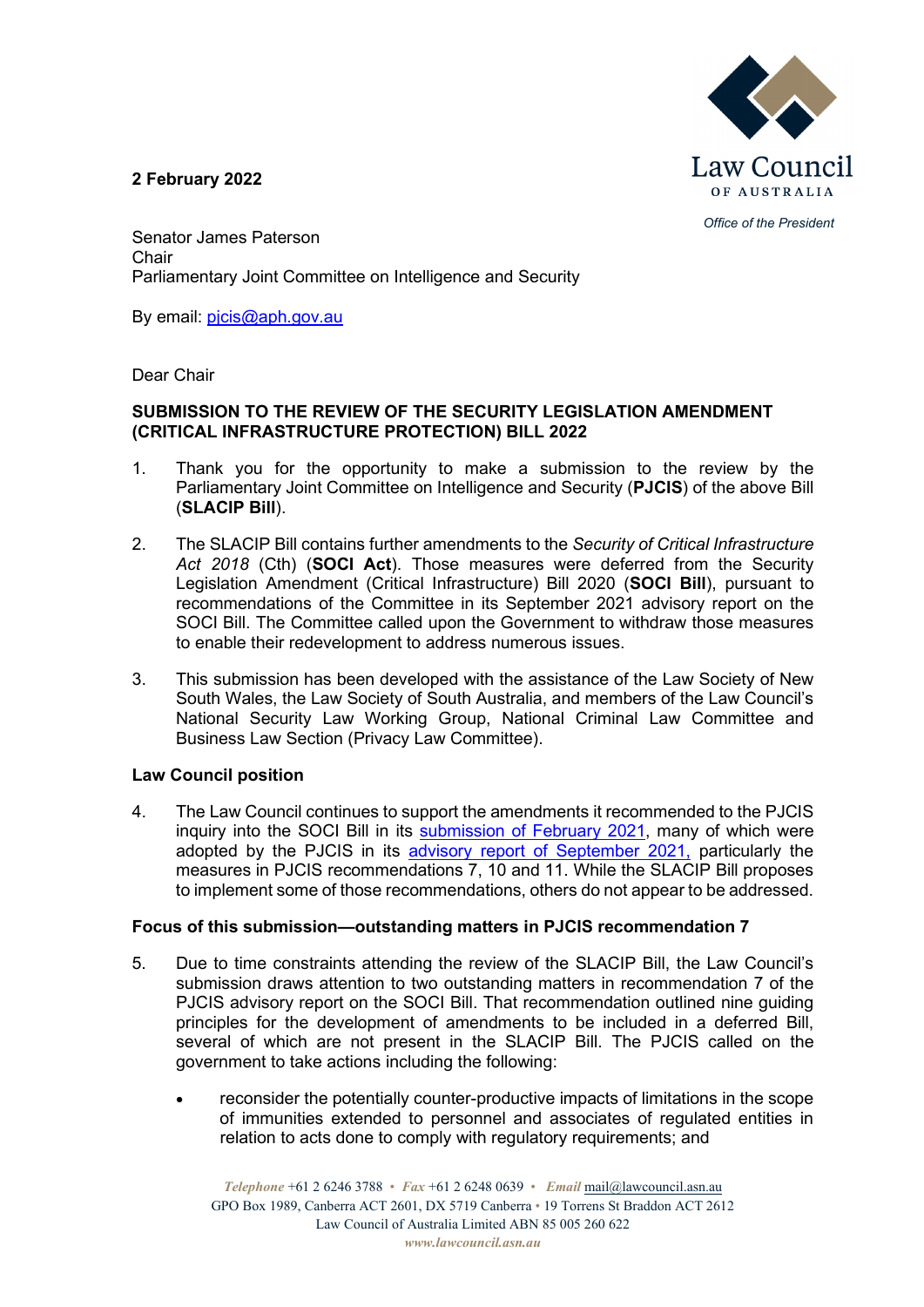• confer merits review rights in relation to key administrative decisions made under the expanded regime, exercisable in the Security Division of the Administrative Appeals Tribunal (**AAT**).

## **Immunities for regulated entities and related persons**

- 6. On the issue of immunities for regulated entities and related persons in respect of acts done to comply with their regulatory obligations, the Law Council broadly welcomes that items 54, 60, 62 and 63 of Schedule 1 to the Bill seek to expand the relevant immunities in sections 30BE, 35AAB, 35AW and 35BB of the SOCI Act beyond the personnel of the regulated entity itself. The proposed expansions would additionally bring the following persons within the immunities, which reflects aspects of the Law Council's recommended amendments to the SOCI Bill:
	- members, officers and employees of 'related company groups' as defined in item 5 of Schedule 1 (such as parent or subsidiary companies of regulated entities subject to obligations under the SOCI Act); and
	- contracted service providers to regulated entities.
- 7. While these expansions are significant improvements, the Law Council notes that there are three apparent gaps in the scope of the immunities, namely:
	- **Contracted service providers to 'related companies', where a 'related company' is responsible for the activities which would enable the regulated entity to comply with its obligations under the SOCI Act**—the immunity for contracted service providers is expressed as applying only to entities which have a contract with the regulated entity, for the provision of services to the regulated entity. It does not extend to the circumstances of a contracted service provider to a 'related company' to the regulated entity.[1](#page-1-0) This means that there may be a gap in the coverage of the immunity if, for example, a parent company in a 'related company group' is subject to obligations under the SOCI Act, but a subsidiary company in that group is, in fact, responsible for carrying out the activities that would ensure the compliance of the parent company with the regulatory obligation. If the subsidiary company had contracted out some or all of the activities that would need to be undertaken to enable the parent company to comply, the contracted service provider to the subsidiary company would have no immunity. However, if the parent company had directly engaged the service provider under a contract, an immunity would be available under the provisions of the SLACIP Bill. This differential treatment would be dependent upon the particular company within the relevant corporate group which engaged the service provider, rather than the substance or purpose of its activities to enable compliance with regulatory obligations under the expanded SOCI regime.

The Law Council encourages the Committee to consider, in consultation with regulated entities participating in the inquiry, whether there may be a need to extend the immunity to contracted service providers to related companies. This could conceivably reflect the manner in which some corporate groups structure their affairs, or how they may do so in future. If the SLACIP Bill is passed, it will significantly expand both the breadth of sectors to be regulated under the expanded SOCI Act as well as the scope of applicable regulatory obligations. Flexibility in the application of the immunity may be desirable to accommodate this broad regulatory coverage. This is particularly so in the technology led

<span id="page-1-0"></span><sup>1</sup> SLACIP Bill, Schedule 1, items 54, 60, 62 and 63, inserting proposed subsections 30BE(4), 35AAB(4), 35AW(4) and 35BB(7) of the SOCI Act.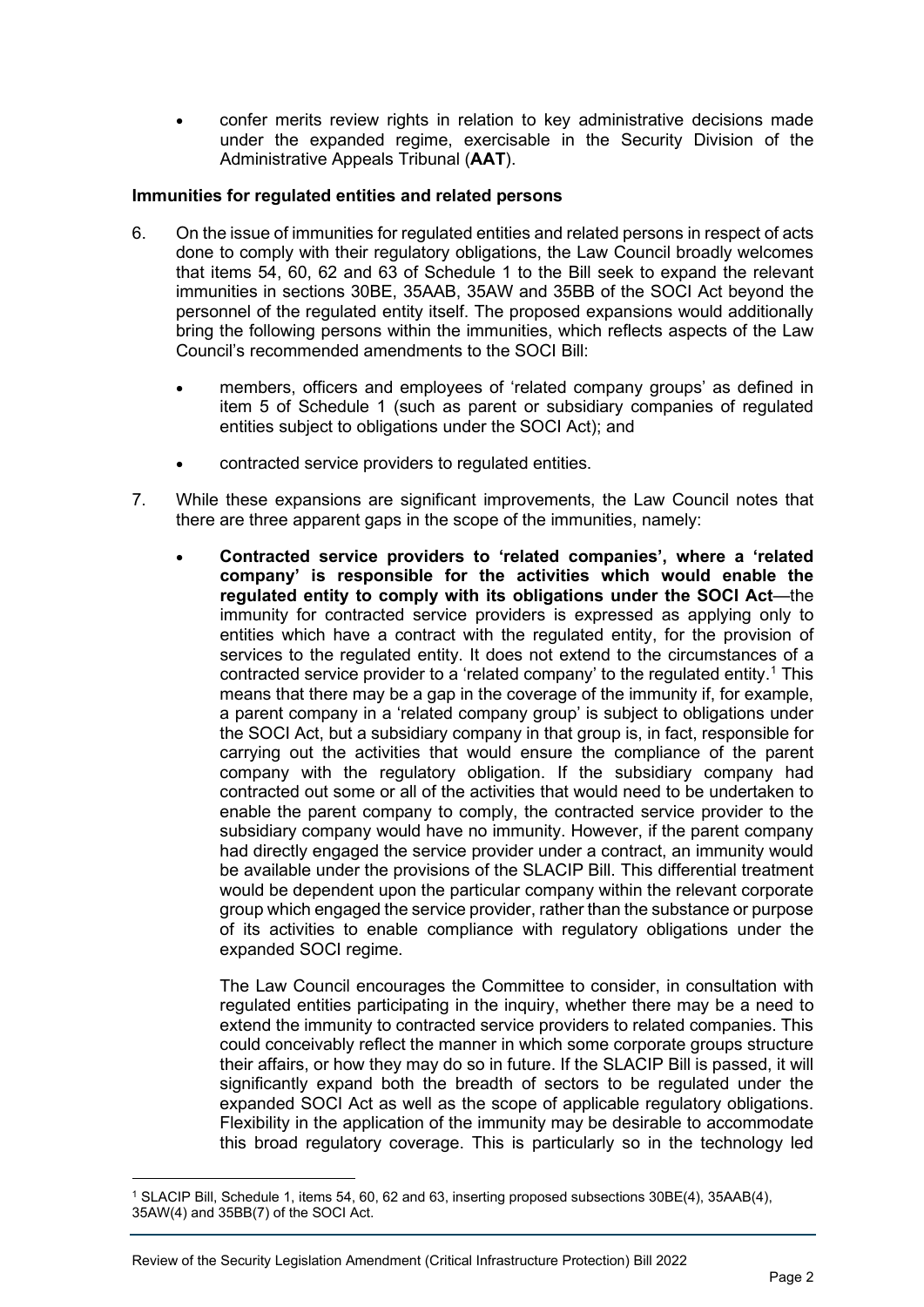environments, where it is reasonably common to procure technology services in a group wide environment with multiple related entities and service providers involved in the delivery of services that are withing the scope of the newly expanded regime.

- **Actions of a regulated entity (or those of a related company or contracted service provider) which are not clearly referable to one or more specific regulatory obligation under the SOCI Act**—the Law Council notes that the immunity provisions are expressed as applying only if the regulated entity is subject to a particular regulatory obligation, and if a particular act is done for the purpose of complying with that particular obligation.[2](#page-2-0) However, it is conceivable that a regulated entity (or a related company or a contracted service provider) may undertake, in good faith and without negligence, actions to implement or improve internal processes, systems or practices that ensure the regulated entity has the capability to comply, in the most efficient way possible, with the totality of its regulatory requirements under the SOCI regime, as they apply from time-to-time. The limitation of the immunity provisions to acts done for the purpose of complying with specific obligations may not clearly cover such circumstances (that is, where one or more individual obligations was not in the specific contemplation of the relevant person as their reason for taking those actions). The Law Council notes that the general interpretive rule in paragraph 23(b) of the *Acts Interpretation Act 1901* (Cth) that singular words are to be read as including the plural, unless a contrary intention applies, would not resolve the issue. Even with the application of this rule, it would still be necessary to particularise multiple individual regulatory obligations. Unless the issue is addressed, a similar mischief would arise as noted above in a group-wide environment with multiple, related entities and service providers.
- **Acts done in preparation for future regulatory obligations, which are not yet in force**—the immunity provisions state that they apply only if the regulated entity is subject to a specified obligation under the SOCI Act.[3](#page-2-1) This would appear to exclude actions undertaken by a regulated entity (or a related company or a contracted service provider) where statutory rules prescribing obligations have been made but have not yet commenced; or where draft rules prescribing obligations have been released for comment and are expected to be made imminently. In these instances, a regulated entity may conceivably take steps in good faith, without negligence, to ensure it is ready to comply when those obligations come into force. The Committee may wish to consider, in consultation with regulated entities participating in the inquiry, whether there would be value in expanding the immunity to such preparatory actions, where they are done in good faith and without negligence.
- **The immunity applies to 'proceedings for damages' onl[y4](#page-2-2) —**the Law Council notes that it is possible that other remedies and causes of action may be relevant in the types of matters sought to be regulated by the newly expanded regime**.** The Law Council recommends that this be expanded to cover other causes of action and that the Committee, in consultation with regulated entities participating in the inquiry, expands the immunity to additional causes of action as determined by the inquiry.

<span id="page-2-0"></span><sup>2</sup> Ibid, inserting proposed paragraphs 30BE(3)(a) and (c)-(d), 35AAB(3)(a) and (c)-(d), 35AW(3)(a) and (c)-(d) and 35BB(6)(a) and (c)-(d) of the SOCI Act. These provisions refer to an entity being subject to '**a** requirement' under a particular section of the SOCI Act, and the immunity extending to acts or omissions done or omitted to be done, in good faith, for the purposes of ensuring or facilitating compliance with '**the** requirement'.

<span id="page-2-2"></span><span id="page-2-1"></span><sup>3</sup> Ibid, inserting proposed paragraphs 30BE(3)(a), 35AAB(3)(a), 35AW(3)(a) and 35BB(6)(a) of the SOCI Act. <sup>4</sup> Ibid, inserting proposed paragraphs 30BE(3)(d), 35AW(3)(d) and 35BB(6)(d) of the SOCI Act.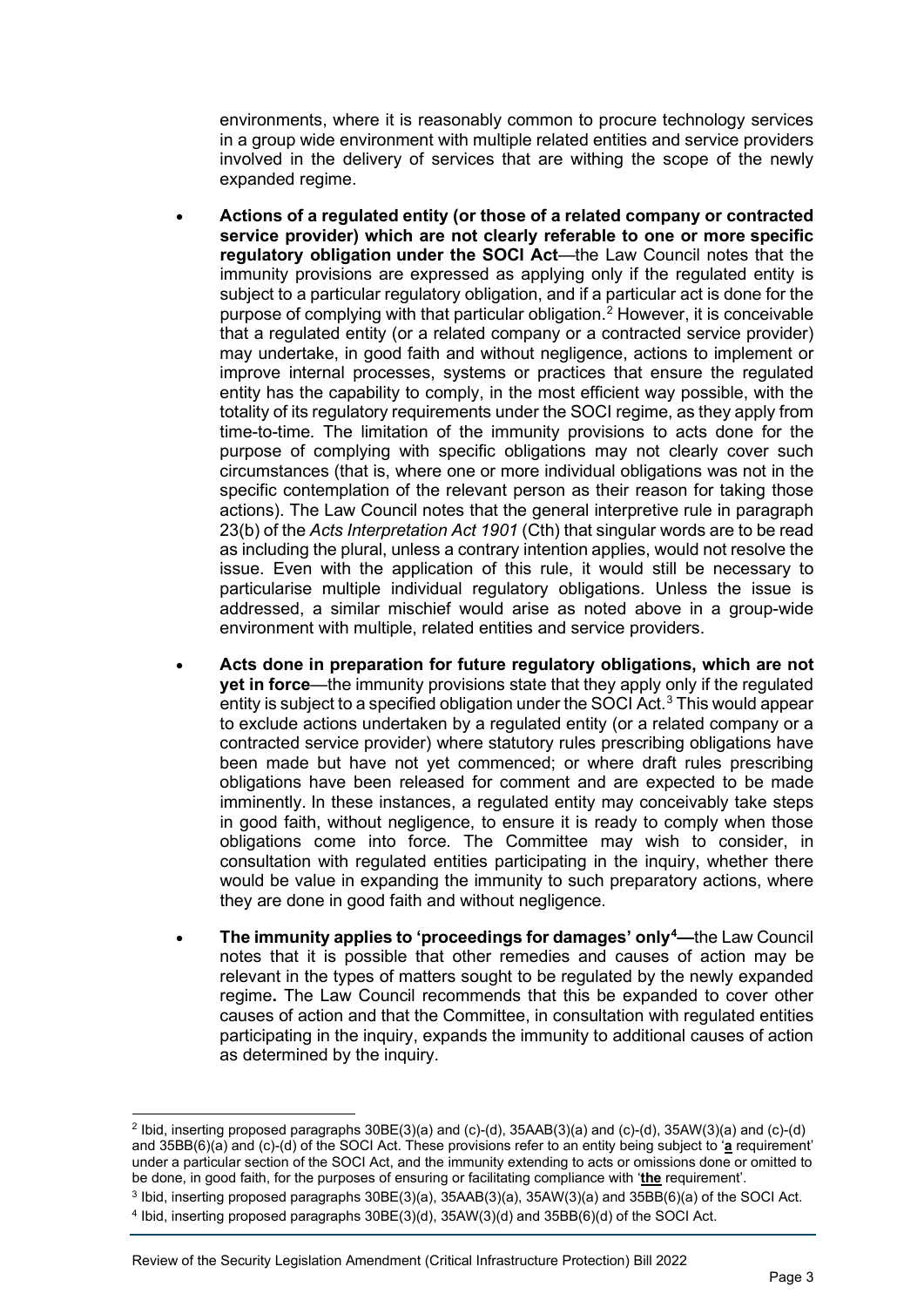## **Merits review rights**

- 8. On the issue of merits review rights, the Law Council notes that the SLACIP Bill does not implement the Committee's recommendation to formulate 'a merits review system of appeal to the Security Division of the AAT for any determination … for declarations under proposed Part 6A [declarations of critical infrastructure assets as systems of national significance] and 2C [enhanced cyber security obligations for entities declared to be systems of national significance] with requisite access to protected information<sup>'[5](#page-3-0)</sup>
- 9. The Explanatory Memorandum indicates that the Government's position is that implementation of this recommendation 'is not an appropriate measure to include' because of the sensitive information involved in the declaration of a system of national significance, and the related cyber security obligations imposed on those systems. It is noted that, if such information were accessed by malicious actors, it could enable them to target assets subject to declarations and associated cyber security obligations.[6](#page-3-1)
- 10. However, the commentary in the Explanatory Memorandum does not engage with the substance of the Law Council's submissions on the SOCI Bill, which were ultimately reflected in the relevant component of PJCIS recommendation 7. The Law Council submitted that a merits review mechanism could be formulated in the Security Division of the AAT, which made special provision for the protection of classified information, in a similar manner to arrangements for the merits review of adverse or qualified security assessments issued by the Australian Security Intelligence Organisation (**ASIO**). This could include protections against the full disclosure of certain information to the subject, as well as protections against disclosure to others (including withholding publication of decisions).<sup>[7](#page-3-2)</sup>
- 11. As the relevant guiding principle referenced in PJCIS recommendation 7, at paragraph [3.49] of the advisory report on the SOCI Bill, referred specifically to a merits review mechanism in the Security Division, with appropriate protections for sensitive information, it similarly appears that the PJCIS had in its contemplation the adoption of special protective mechanisms for classified information. In contrast, the reasoning given in the Explanatory Memorandum appears to have in contemplation merits review in the general division of the AAT without such protections.
- 12. It is notable that ASIO's security assessments issued for the purpose of the Ministerial direction power under Part 3 of the SOCI Act are subject to merits review in the Security Division of the  $AAT$ .<sup>[8](#page-3-3)</sup> The Law Council remains of the view expressed in its submission to the Committee's review of the SOCI Bill that the availability of merits review rights in relation to other highly sensitive administrative decisions under the SOCI Act 'highlights that effective procedural mechanisms are already available to manage the dissemination and use of classified or otherwise sensitive information in the context of merits review'.[9](#page-3-4)

<sup>5</sup> PJCIS, *[Advisory Report on the SOCI Bill](https://www.aph.gov.au/Parliamentary_Business/Committees/Joint/Intelligence_and_Security/SOCI/Report)*, September 2021, [3.49] and recommendation 7.

<span id="page-3-1"></span><span id="page-3-0"></span><sup>6</sup> [Explanatory Memorandum,](https://parlinfo.aph.gov.au/parlInfo/search/display/display.w3p;query=Id%3A%22legislation%2Fems%2Fr6833_ems_e948a334-98d0-4960-860d-f1d9622b2d53%22) SLACIP Bill, [3.38]-[3.42].

<span id="page-3-2"></span><sup>7</sup> Law Council of Australia, *[Submission to the PJCIS review of the SOCI Bill](https://www.aph.gov.au/Parliamentary_Business/Committees/Joint/Intelligence_and_Security/SOCI/Submissions)*, February 2021, 31 at [57] and 78-79 at [277]-[283].

<span id="page-3-3"></span><sup>8</sup> *Australian Security Intelligence Organisation Act 1979* (Cth), section 35 (paragraph (e) of the definition of 'prescribed administrative action'). See also: SOCI Act, paragraph 32(3)(c) (Minister for Home Affairs may only issue a direction requiring the responsible entity for a critical infrastructure asset to take or omit to take specified action on security grounds if ASIO has issued an adverse security assessment).

<span id="page-3-4"></span><sup>9</sup> Ibid, 31 at [57].